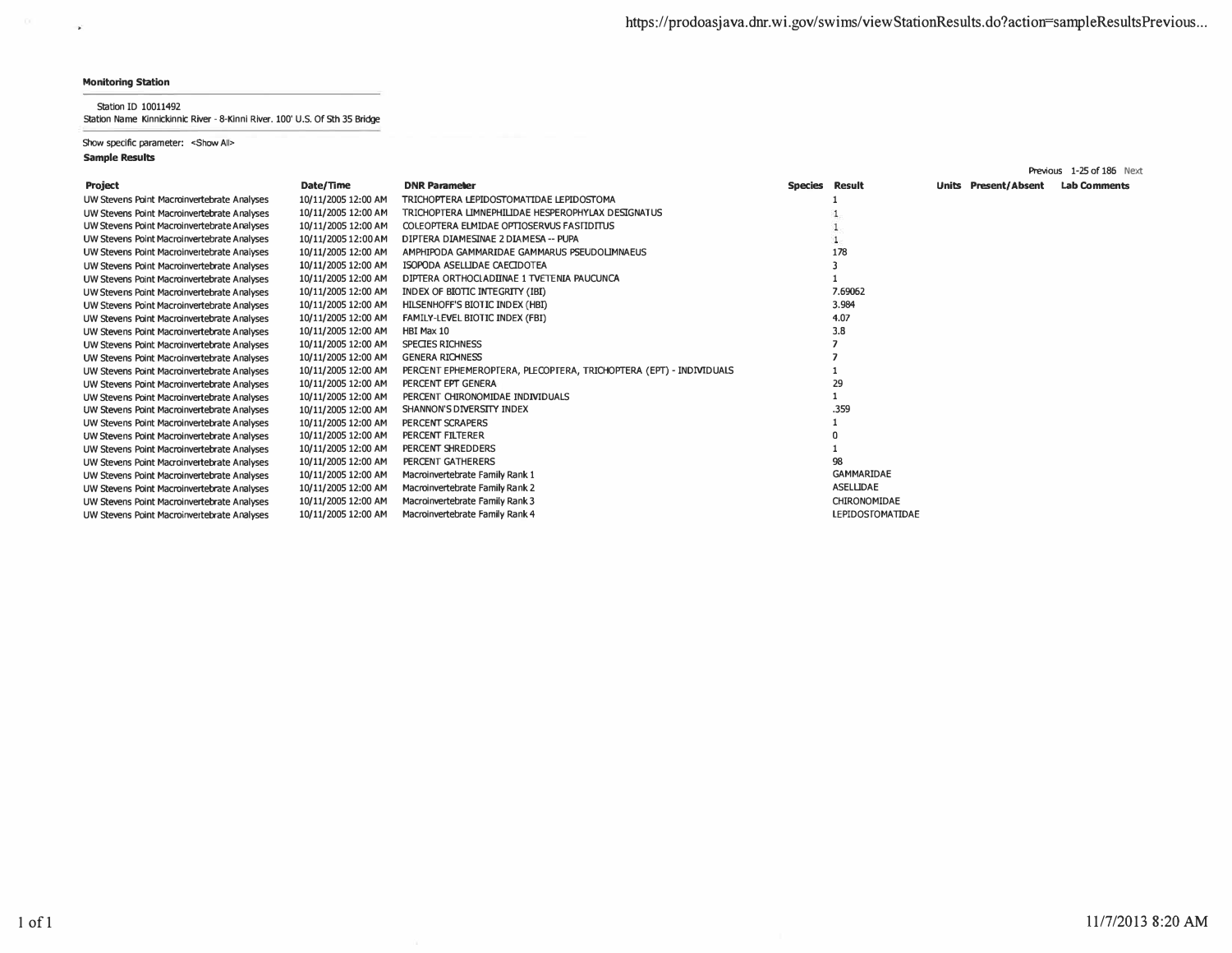$\sim$ 

**Station ID 10011492 Station Name Kinnickinnic River - 8-Kinni River. 100' U.S. Of 5th 35 Bridge** 

**Show specific parameter: <Show All>** 

|                                             |                     |                                                     |                |                      |       |                       | Previous 26-50 of 186 Next |
|---------------------------------------------|---------------------|-----------------------------------------------------|----------------|----------------------|-------|-----------------------|----------------------------|
| <b>Project</b>                              | Date/Time           | <b>DNR Parameter</b>                                | <b>Species</b> | Result               | Units | <b>Present/Absent</b> | <b>Lab Comments</b>        |
| UW Stevens Point Macroinvertebrate Analyses | 10/11/2005 12:00 AM | Macroinvertebrate Family Rank 5                     |                | <b>ЦМNEPHILIDAE</b>  |       |                       |                            |
| UW Stevens Point Macroinvertebrate Analyses | 10/11/2005 12:00 AM | Macroinvertebrate Genus Rank 1                      |                | <b>GAMMARUS</b>      |       |                       |                            |
| UW Stevens Point Macroinvertebrate Analyses | 10/11/2005 12:00 AM | Macroinvertebrate Genus Rank 2                      |                | CAECIDOTEA           |       |                       |                            |
| UW Stevens Point Macroinvertebrate Analyses | 10/11/2005 12:00 AM | Macroinvertebrate Genus Rank 3                      |                | <b>LEPIDOSTOMA</b>   |       |                       |                            |
| UW Stevens Point Macroinvertebrate Analyses | 10/11/2005 12:00 AM | Macroinvertebrate Genus Rank 4                      |                | <b>HESPEROPHYLAX</b> |       |                       |                            |
| UW Stevens Point Macroinvertebrate Analyses | 10/11/2005 12:00 AM | Macroinvertebrate Genus Rank 5                      |                | <b>OPTIOSERVUS</b>   |       |                       |                            |
| UW Stevens Point Macroinvertebrate Analyses | 10/11/2005 12:00 AM | Mean Pollution Tolerance Value                      |                | 3,5                  |       |                       |                            |
| UW Stevens Point Macroinvertebrate Analyses | 05/27/2004 12:00 AM | EPHEMEROPTERA BAETIDAE BAETIS BRUNNEICOLOR          |                |                      |       |                       |                            |
| UW Stevens Point Macroinvertebrate Analyses | 05/27/2004 12:00 AM | EPHEMEROPTERA BAETIDAE BAETIS BRUNNEICOLOR          |                |                      |       |                       |                            |
| UW Stevens Point Macroinvertebrate Analyses | 05/27/2004 12:00 AM | EPHEMEROPTERA BAETIDAE BAETIS BRUNNEICOLOR          |                |                      |       |                       |                            |
| UW Stevens Point Macroinvertebrate Analyses | 05/27/2004 12:00 AM | EPHEMEROPTERA BAETIDAE BAETIS TRICAUDATUS           |                | 16                   |       |                       |                            |
| UW Stevens Point Macroinvertebrate Analyses | 05/27/2004 12:00 AM | EPHEMEROPTERA BAETIDAE BAETIS TRICAUDATUS           |                | 15                   |       |                       |                            |
| UW Stevens Point Macroinvertebrate Analyses | 05/27/2004 12:00 AM | EPHEMEROPTERA BAETIDAE BAETIS TRICAUDATUS           |                | 24                   |       |                       |                            |
| UW Stevens Point Macroinvertebrate Analyses | 05/27/2004 12:00 AM | EPHEMEROPTERA BAETIDAE ACENTRELLA TURBIDA           |                |                      |       |                       |                            |
| UW Stevens Point Macroinvertebrate Analyses | 05/27/2004 12:00 AM | EPHEMEROPTERA BAETIDAE ACENTRELLA TURBIDA           |                |                      |       |                       |                            |
| UW Stevens Point Macroinvertebrate Analyses | 05/27/2004 12:00 AM | EPHEMEROPTERA BAETIDAE ACENTRELLA TURBIDA           |                |                      |       |                       |                            |
| UW Stevens Point Macroinvertebrate Analyses | 05/27/2004 12:00 AM | EPHEMEROPTERA EPHEMERELLIDAE EPHEMERELLA EXCRUCIANS |                |                      |       |                       |                            |
| UW Stevens Point Macroinvertebrate Analyses | 05/27/2004 12:00 AM | EPHEMEROPTERA EPHEMERELLIDAE EPHEMERELLA EXCRUCTANS |                |                      |       |                       |                            |
| UW Stevens Point Macroinvertebrate Analyses | 05/27/2004 12:00 AM | EPHEMEROPTERA EPHEMERELLIDAE EPHEMERELLA EXCRUCIANS |                |                      |       |                       |                            |
| UW Stevens Point Macroinvertebrate Analyses | 05/27/2004 12:00 AM | EPHEMEROPTERA EPHEMERELLIDAE EPHEMERELLA NEEDHAMI   |                | 60                   |       |                       |                            |
| UW Stevens Point Macroinvertebrate Analyses | 05/27/2004 12:00 AM | EPHEMEROPTERA EPHEMERELLIDAE EPHEMERELLA NEEDHAMI   |                | 61                   |       |                       |                            |
| UW Stevens Point Macroinvertebrate Analyses | 05/27/2004 12:00 AM | EPHEMEROPTERA EPHEMERELLIDAE EPHEMERELLA NEEDHAMI   |                | 46                   |       |                       |                            |
| UW Stevens Point Macroinvertebrate Analyses | 05/27/2004 12:00 AM | TRICHOPTERA GLOSSOSOMATIDAE GLOSSOSOMA              |                |                      |       |                       |                            |
| UW Stevens Point Macroinvertebrate Analyses | 05/27/2004 12:00 AM | TRICHOPTERA GLOSSOSOMATIDAE GLOSSOSOMA              |                |                      |       |                       |                            |
| UW Stevens Point Macroinvertebrate Analyses | 05/27/2004 12:00 AM | TRICHOPTERA GLOSSOSOMATIDAE GLOSSOSOMA              |                |                      |       |                       |                            |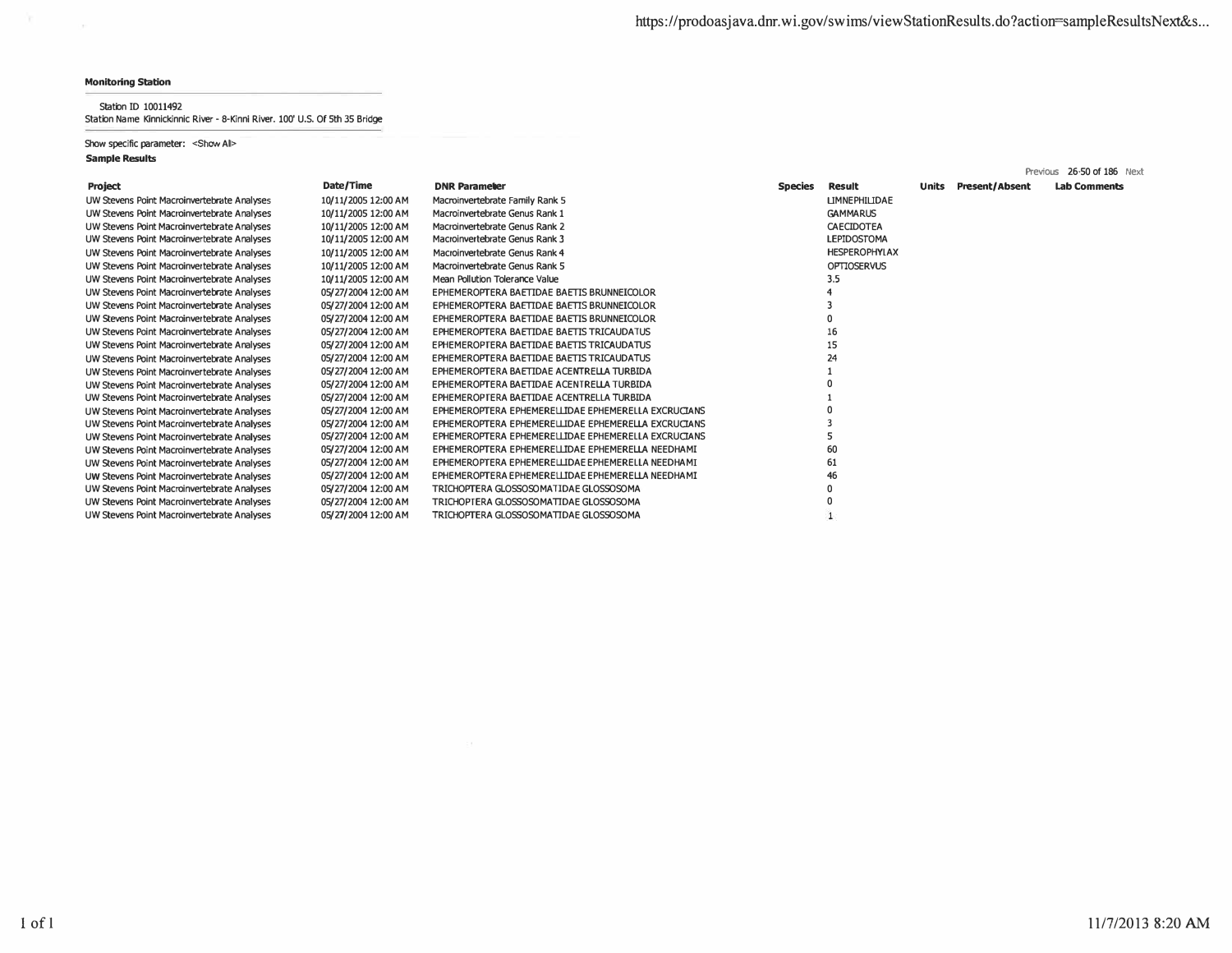$\mathcal{N}_{\rm eff}$  .

 $\sim 10^4$ 

### Station ID 10011492 Station Name Kinnickinnic River - 8-Kinni River. 100' U.S. Of 5th 35 Bridge

Show specific parameter: < Show All>

|                                             |                     |                                                   |                |        |              |                       | Previous 51-75 of 186 Next |
|---------------------------------------------|---------------------|---------------------------------------------------|----------------|--------|--------------|-----------------------|----------------------------|
| Project                                     | Date/Time           | <b>DNR Parameter</b>                              | <b>Species</b> | Result | <b>Units</b> | <b>Present/Absent</b> | <b>Lab Comments</b>        |
| UW Stevens Point Macroinvertebrate Analyses | 05/27/2004 12:00 AM | TRICHOPTERA HYDROPSYCHIDAE CHEUMATOPSYCHE         |                | 13     |              |                       |                            |
| UW Stevens Point Macroinvertebrate Analyses | 05/27/2004 12:00 AM | TRICHOPTERA HYDROPSYCHIDAE CHEUMATOPSYCHE         |                |        |              |                       |                            |
| UW Stevens Point Macroinvertebrate Analyses | 05/27/2004 12:00 AM | TRICHOPTERA HYDROPSYCHIDAE CHEUMATOPSYCHE         |                |        |              |                       |                            |
| UW Stevens Point Macroinvertebrate Analyses | 05/27/2004 12:00 AM | TRICHOPTERA HYDROPSYCHIDAE CERATOPSYCHE ALHEDRA   |                |        |              |                       |                            |
| UW Stevens Point Macroinvertebrate Analyses | 05/27/2004 12:00 AM | TRICHOPTERA HYDROPSYCHIDAE CERATOPSYCHE ALHEDRA   |                |        |              |                       |                            |
| UW Stevens Point Macroinvertebrate Analyses | 05/27/2004 12:00 AM | TRICHOPTERA HYDROPSYCHIDAE CERATOPSYCHE ALHEDRA   |                |        |              |                       |                            |
| UW Stevens Point Macroinvertebrate Analyses | 05/27/2004 12:00 AM | TRICHOPTERA HYDROPSYCHIDAE CERATOPSYCHE SLOSSONAE |                | 14     |              |                       |                            |
| UW Stevens Point Macroinvertebrate Analyses | 05/27/2004 12:00 AM | TRICHOPTERA HYDROPSYCHIDAE CERATOPSYCHE SLOSSONAE |                | 24     |              |                       |                            |
| UW Stevens Point Macroinvertebrate Analyses | 05/27/2004 12:00 AM | TRICHOPTERA HYDROPSYCHIDAE CERATOPSYCHE SLOSSONAE |                | 18     |              |                       |                            |
| UW Stevens Point Macroinvertebrate Analyses | 05/27/2004 12:00 AM | COLEOPTERA ELMIDAE OPTIOSERVUS FASTIDITUS         |                |        |              |                       |                            |
| UW Stevens Point Macroinvertebrate Analyses | 05/27/2004 12:00 AM | COLEOPTERA ELMIDAE OPTIOSERVUS FASTIDITUS         |                |        |              |                       |                            |
| UW Stevens Point Macroinvertebrate Analyses | 05/27/2004 12:00 AM | COLEOPTERA ELMIDAE OPTIOSERVUS FASTIDITUS         |                |        |              |                       |                            |
| UW Stevens Point Macroinvertebrate Analyses | 05/27/2004 12:00 AM | DIPTERA EMPIDIDAE CHELIFERA                       |                |        |              |                       |                            |
| UW Stevens Point Macroinvertebrate Analyses | 05/27/2004 12:00 AM | DIPTERA EMPIDIDAE CHELIFERA                       |                |        |              |                       |                            |
| UW Stevens Point Macroinvertebrate Analyses | 05/27/2004 12:00 AM | DIPTERA EMPIDIDAE CHELIFERA                       |                |        |              |                       |                            |
| UW Stevens Point Macroinvertebrate Analyses | 05/27/2004 12:00 AM | DIPTERA EMPIDIDAE -- PUPA                         |                |        |              |                       |                            |
| UW Stevens Point Macroinvertebrate Analyses | 05/27/2004 12:00 AM | DIPTERA EMPIDIDAE -- PUPA                         |                |        |              |                       |                            |
| UW Stevens Point Macroinvertebrate Analyses | 05/27/2004 12:00 AM | DIPTERA EMPIDIDAE -- PUPA                         |                |        |              |                       |                            |
| UW Stevens Point Macroinvertebrate Analyses | 05/27/2004 12:00 AM | DIPTERA SIMULIIDAE SIMULIUM TUBEROSUM "COMPLEX"   |                |        |              |                       |                            |
| UW Stevens Point Macroinvertebrate Analyses | 05/27/2004 12:00 AM | DIPTERA SIMULIIDAE SIMULIUM TUBEROSUM "COMPLEX"   |                |        |              |                       |                            |
| UW Stevens Point Macroinvertebrate Analyses | 05/27/2004 12:00 AM | DIPTERA SIMULIIDAE SIMULIUM TUBEROSUM "COMPLEX"   |                |        |              |                       |                            |
| UW Stevens Point Macroinvertebrate Analyses | 05/27/2004 12:00 AM | DIPTERA SIMULIIDAE SIMULIUM VITTATUM "COMPLEX"    |                |        |              |                       |                            |
| UW Stevens Point Macroinvertebrate Analyses | 05/27/2004 12:00 AM | DIPTERA SIMULIIDAE SIMULIUM VITTATUM "COMPLEX"    |                |        |              |                       |                            |
| UW Stevens Point Macroinvertebrate Analyses | 05/27/2004 12:00 AM | DIPTERA SIMULIIDAE SIMULIUM VITTATUM "COMPLEX"    |                |        |              |                       |                            |
| UW Stevens Point Macroinvertebrate Analyses | 05/27/2004 12:00 AM | DIPTERA TIPULIDAE ANTOCHA                         |                |        |              |                       |                            |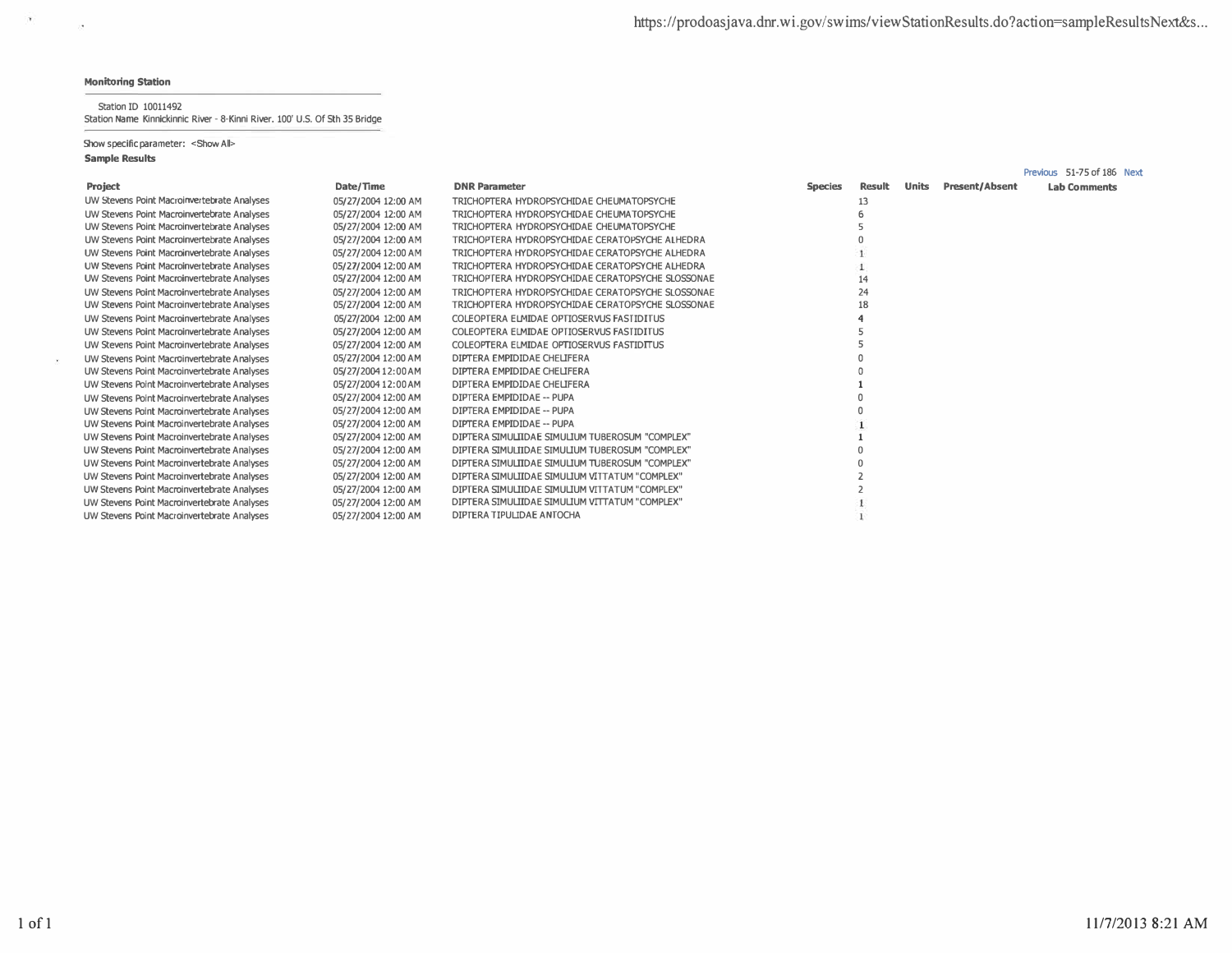$\sim$  5).

 $\sim$ 

**Station ID 10011492 Station Name Kinnickinnic River - 8-Kinni River. 100' U.S. Of 5th 35 Bridge** 

## **Show specific parameter: <Show All>**

|                                             |                     |                                                                               |  |                                     | Previous 76-100 of 186 Next |
|---------------------------------------------|---------------------|-------------------------------------------------------------------------------|--|-------------------------------------|-----------------------------|
| <b>Project</b>                              | Date/Time           | <b>DNR Parameter</b>                                                          |  | Species Result Units Present/Absent | <b>Lab Comments</b>         |
| UW Stevens Point Macroinvertebrate Analyses | 05/27/2004 12:00 AM | DIPTERA TIPULIDAE ANTOCHA                                                     |  |                                     |                             |
| UW Stevens Point Macroinvertebrate Analyses | 05/27/2004 12:00 AM | DIPTERA TIPULIDAE ANTOCHA                                                     |  |                                     |                             |
| UW Stevens Point Macroinvertebrate Analyses | 05/27/2004 12:00 AM | DIPTERA DIAMESINAE 2 DIAMESA                                                  |  |                                     |                             |
| UW Stevens Point Macroinvertebrate Analyses | 05/27/2004 12:00 AM | DIPTERA DIAMESINAE 2 DIAMESA                                                  |  |                                     |                             |
| UW Stevens Point Macroinvertebrate Analyses | 05/27/2004 12:00 AM | DIPTERA DIAMESINAE 2 DIAMESA                                                  |  |                                     |                             |
| UW Stevens Point Macroinvertebrate Analyses | 05/27/2004 12:00 AM | DIPTERA DIAMESINAE 2 PAGASTIA                                                 |  |                                     |                             |
| UW Stevens Point Macroinvertebrate Analyses | 05/27/2004 12:00 AM | DIPTERA DIAMESINAE 2 PAGASTIA                                                 |  |                                     |                             |
| UW Stevens Point Macroinvertebrate Analyses | 05/27/2004 12:00 AM | DIPTERA DIAMESINAE 2 PAGASTIA                                                 |  |                                     |                             |
| UW Stevens Point Macroinvertebrate Analyses | 05/27/2004 12:00 AM | DIPTERA ORTHOCLADIINAE 1 EUKIEFFERIELLA                                       |  |                                     |                             |
| UW Stevens Point Macroinvertebrate Analyses | 05/27/2004 12:00 AM | DIPTERA ORTHOCLADIINAE 1 EUKIEFFERIELLA                                       |  |                                     |                             |
| UW Stevens Point Macroinvertebrate Analyses | 05/27/2004 12:00 AM | DIPTERA ORTHOCLADIINAE 1 EUKIEFFERIELLA                                       |  |                                     |                             |
| UW Stevens Point Macroinvertebrate Analyses | 05/27/2004 12:00 AM | DIPTERA ORTHOCLADIINAE 1 EUKIEFFERIELLA DEVONICA GROUP (CRANSTON ET AL. 1983) |  |                                     |                             |
| UW Stevens Point Macroinvertebrate Analyses | 05/27/2004 12:00 AM | DIPTERA ORTHOCLADIINAE 1 EUKIEFFERIELLA DEVONICA GROUP (CRANSTON ET AL. 1983) |  |                                     |                             |
| UW Stevens Point Macroinvertebrate Analyses | 05/27/2004 12:00 AM | DIPTERA ORTHOCLADIINAE 1 EUKIEFFERIELLA DEVONICA GROUP (CRANSTON ET AL. 1983) |  |                                     |                             |
| UW Stevens Point Macroinvertebrate Analyses | 05/27/2004 12:00 AM | DIPTERA ORTHOCLADIINAE 1 ORTHOCLADIUS (ORTHOCLADIUS)                          |  |                                     |                             |
| UW Stevens Point Macroinvertebrate Analyses | 05/27/2004 12:00 AM | DIFTERA ORTHOCLADIINAE 1 ORTHOCLADIUS (ORTHOCLADIUS)                          |  |                                     |                             |
| UW Stevens Point Macroinvertebrate Analyses | 05/27/2004 12:00 AM | DIPTERA ORTHOCLADIINAE 1 ORTHOCLADIUS (ORTHOCLADIUS)                          |  |                                     |                             |
| UW Stevens Point Macroinvertebrate Analyses | 05/27/2004 12:00 AM | AMPHIPODA GAMMARIDAE GAMMARUS PSEUDOLIMNAEUS                                  |  |                                     |                             |
| UW Stevens Point Macroinvertebrate Analyses | 05/27/2004 12:00 AM | AMPHIPODA GAMMARIDAE GAMMARUS PSEUDOLIMNAEUS                                  |  |                                     |                             |
| UW Stevens Point Macroinvertebrate Analyses | 05/27/2004 12:00 AM | AMPHIPODA GAMMARIDAE GAMMARUS PSEUDOLIMNAEUS                                  |  |                                     |                             |
| UW Stevens Point Macroinvertebrate Analyses | 05/27/2004 12:00 AM | ISOPODA ASELLIDAE CAECIDOTEA RACOVITZAI RACOVITZAI                            |  |                                     |                             |
| UW Stevens Point Macroinvertebrate Analyses | 05/27/2004 12:00 AM | ISOPODA ASELLIDAE CAECIDOTEA RACOVITZAI RACOVITZAI                            |  |                                     |                             |
| UW Stevens Point Macroinvertebrate Analyses | 05/27/2004 12:00 AM | ISOPODA ASELLIDAE CAECIDOTEA RACOVITZAI RACOVITZAI                            |  |                                     |                             |
| UW Stevens Point Macroinvertebrate Analyses | 05/27/2004 12:00 AM | DIPTERA ORTHOCLADIINAE 1 CRICOTOPUS (CRICOTOPUS) TRIFASCIA                    |  |                                     |                             |
| UW Stevens Point Macroinvertebrate Analyses | 05/27/2004 12:00 AM | DIPTERA ORTHOCLADIINAE 1 CRICOTOPUS (CRICOTOPUS) TRIFASCIA                    |  |                                     |                             |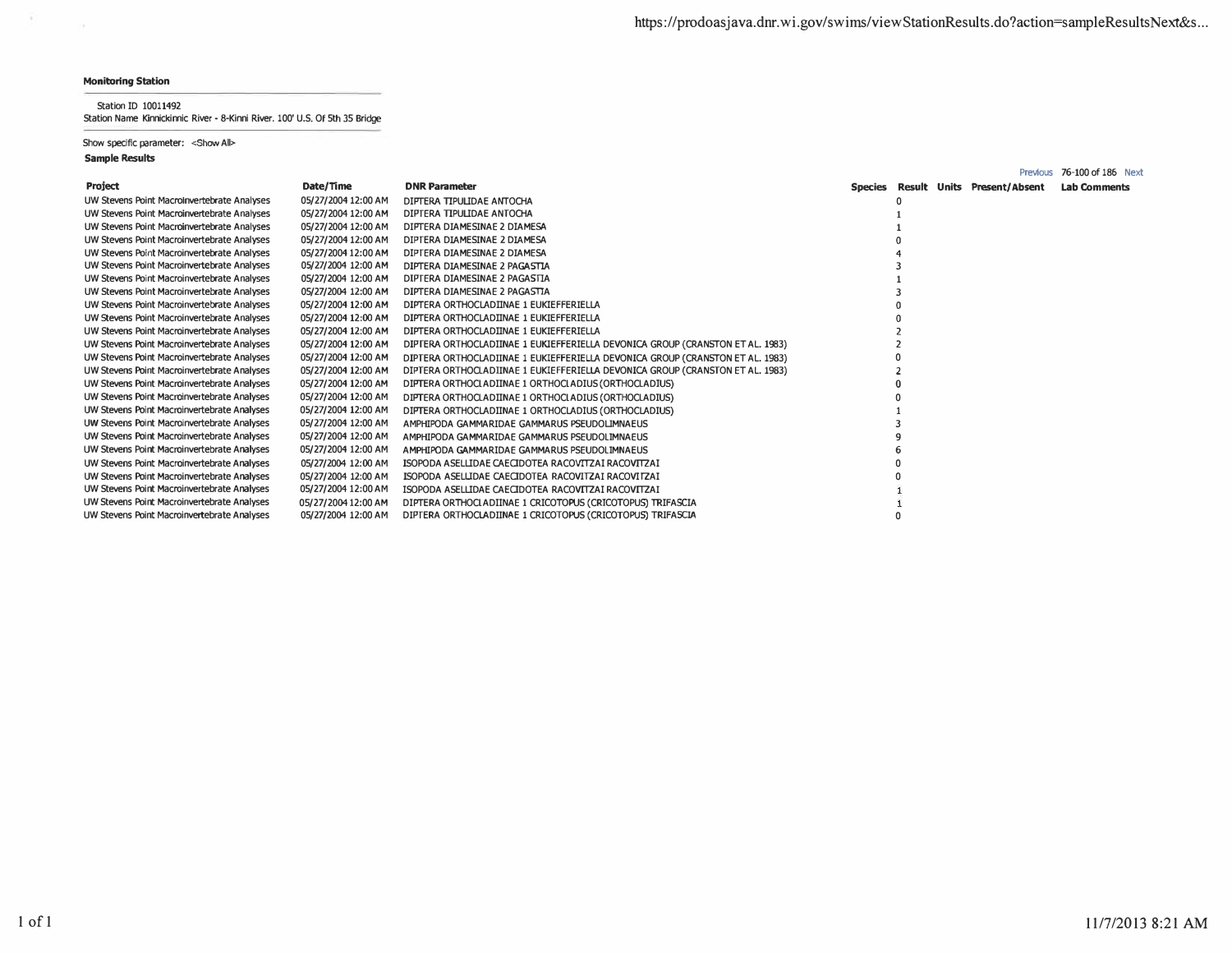$\sim$ 

 $\sim 100$ 

## **Station ID 10011492**

**Station Name Kinnickinnic River - 8-Kinni River. 100' U.S. Of 5th 35 Bridge** 

**Show specific parameter: <Show All>** 

|                                             |                     |                                                            |                |         |       | Previous              | 101-125 of 186 Next |  |
|---------------------------------------------|---------------------|------------------------------------------------------------|----------------|---------|-------|-----------------------|---------------------|--|
| Project                                     | Date/Time           | <b>DNR Parameter</b>                                       | <b>Species</b> | Result  | Units | <b>Present/Absent</b> | <b>Lab Comments</b> |  |
| UW Stevens Point Macroinvertebrate Analyses | 05/27/2004 12:00 AM | DIPTERA ORTHOCLADIINAE 1 CRICOTOPUS (CRICOTOPUS) TRIFASCIA |                |         |       |                       |                     |  |
| UW Stevens Point Macroinvertebrate Analyses | 05/27/2004 12:00 AM | DIPTERA CHIRONOMINAE 4 POLYPEDILUM -- PUPA                 |                |         |       |                       |                     |  |
| UW Stevens Point Macroinvertebrate Analyses | 05/27/2004 12:00 AM | DIPTERA CHIRONOMINAE 4 POLYPEDILUM -- PUPA                 |                |         |       |                       |                     |  |
| UW Stevens Point Macroinvertebrate Analyses | 05/27/2004 12:00 AM | DIPTERA CHIRONOMINAE 4 POLYPEDILUM -- PUPA                 |                |         |       |                       |                     |  |
| UW Stevens Point Macroinvertebrate Analyses | 05/27/2004 12:00 AM | DIPTERA CHIRONOMINAE 4 POLYPEDILUM (URESIPEDILUM) AVICEPS  |                |         |       |                       |                     |  |
| UW Stevens Point Macroinvertebrate Analyses | 05/27/2004 12:00 AM | DIPTERA CHIRONOMINAE 4 POLYPEDILUM (URESIPEDILUM) AVICEPS  |                |         |       |                       |                     |  |
| UW Stevens Point Macroinvertebrate Analyses | 05/27/2004 12:00 AM | DIPTERA CHIRONOMINAE 4 POLYPEDILUM (URESIPEDILUM) AVICEPS  |                |         |       |                       |                     |  |
| UW Stevens Point Macroinvertebrate Analyses | 05/27/2004 12:00 AM | DIPTERA CHIRONOMIDAE - PUPA                                |                |         |       |                       |                     |  |
| UW Stevens Point Macroinvertebrate Analyses | 05/27/2004 12:00 AM | EPHEMEROPTERA BAETIDAE BAETIS FLAVISTRIGA "COMPLEX"        |                |         |       |                       |                     |  |
| UW Stevens Point Macroinvertebrate Analyses | 05/27/2004 12:00 AM | EPHEMEROPTERA BAETIDAE BAETIS FLAVISTRIGA "COMPLEX"        |                |         |       |                       |                     |  |
| UW Stevens Point Macroinvertebrate Analyses | 05/27/2004 12:00 AM | EPHEMEROPTERA BAETIDAE BAETIS FLAVISTRIGA "COMPLEX"        |                |         |       |                       |                     |  |
| UW Stevens Point Macroinvertebrate Analyses | 05/27/2004 12:00 AM | INDEX OF BIOTIC INTEGRITY (IBI)                            |                | 6.73626 |       |                       |                     |  |
| UW Stevens Point Macroinvertebrate Analyses | 05/27/2004 12:00 AM | INDEX OF BIOTIC INTEGRITY (IBI)                            |                | 7.20234 |       |                       |                     |  |
| UW Stevens Point Macroinvertebrate Analyses | 05/27/2004 12:00 AM | INDEX OF BIOTIC INTEGRITY (IBI)                            |                | 6.70247 |       |                       |                     |  |
| UW Stevens Point Macroinvertebrate Analyses | 05/27/2004 12:00 AM | HILSENHOFF'S BIOTIC INDEX (HBI)                            |                | 2.864   |       |                       |                     |  |
| UW Stevens Point Macroinvertebrate Analyses | 05/27/2004 12:00 AM | HILSENHOFF'S BIOTIC INDEX (HBI)                            |                | 2.815   |       |                       |                     |  |
| UW Stevens Point Macroinvertebrate Analyses | 05/27/2004 12:00 AM | HILSENHOFF'S BIOTIC INDEX (HBI)                            |                | 2.993   |       |                       |                     |  |
| UW Stevens Point Macroinvertebrate Analyses | 05/27/2004 12:00 AM | FAMILY-LEVEL BIOTIC INDEX (FBI)                            |                | 3.008   |       |                       |                     |  |
| UW Stevens Point Macroinvertebrate Analyses | 05/27/2004 12:00 AM | FAMILY-LEVEL BIOTIC INDEX (FBI)                            |                | 2.72    |       |                       |                     |  |
| UW Stevens Point Macroinvertebrate Analyses | 05/27/2004 12:00 AM | FAMILY-LEVEL BIOTIC INDEX (FBI)                            |                | 2.852   |       |                       |                     |  |
| UW Stevens Point Macroinvertebrate Analyses | 05/27/2004 12:00 AM | HBI Max 10                                                 |                | 3.289   |       |                       |                     |  |
| UW Stevens Point Macroinvertebrate Analyses | 05/27/2004 12:00 AM | HBI Max 10                                                 |                | 3.441   |       |                       |                     |  |
| UW Stevens Point Macroinvertebrate Analyses | 05/27/2004 12:00 AM | HBI Max 10                                                 |                | 3.565   |       |                       |                     |  |
| UW Stevens Point Macroinvertebrate Analyses | 05/27/2004 12:00 AM | <b>SPECIES RICHNESS</b>                                    |                | 24      |       |                       |                     |  |
| UW Stevens Point Macroinvertebrate Analyses | 05/27/2004 12:00 AM | <b>SPECIES RICHNESS</b>                                    |                | 24      |       |                       |                     |  |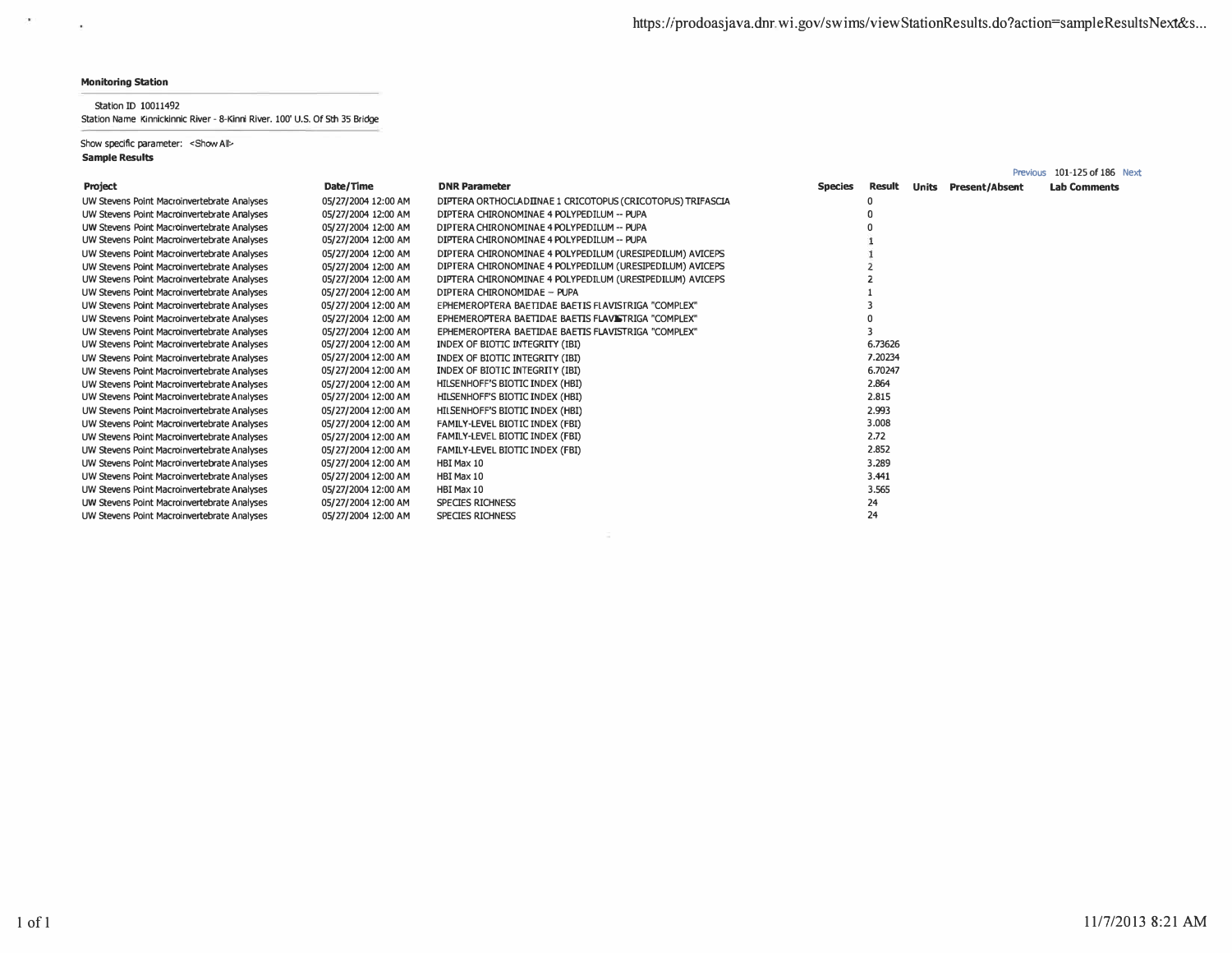$\mathcal{C}=\mathcal{C}$ 

## Station ID 10011492

Station Name Kinnickinnic River - 8-Kinni River. 100' U.S. Of 5th 35 Bridge

Show specific parameter: < Show All>

|                                             |                     |                                                                    |                |              | <b>Previous</b>       | 126-150 of 186 Next |
|---------------------------------------------|---------------------|--------------------------------------------------------------------|----------------|--------------|-----------------------|---------------------|
| <b>Project</b>                              | Date/Time           | <b>DNR Parameter</b>                                               | <b>Species</b> | Result Units | <b>Present/Absent</b> | <b>Lab Comments</b> |
| UW Stevens Point Macroinvertebrate Analyses | 05/27/2004 12:00 AM | <b>SPECIES RICHNESS</b>                                            |                | 24           |                       |                     |
| UW Stevens Point Macroinvertebrate Analyses | 05/27/2004 12:00 AM | <b>GENERA RICHNESS</b>                                             |                | 19           |                       |                     |
| UW Stevens Point Macroinvertebrate Analyses | 05/27/2004 12:00 AM | <b>GENERA RICHNESS</b>                                             |                | 19           |                       |                     |
| UW Stevens Point Macroinvertebrate Analyses | 05/27/2004 12:00 AM | <b>GENERA RICHNESS</b>                                             |                | 19           |                       |                     |
| UW Stevens Point Macroinvertebrate Analyses | C5/27/2004 12:00 AM | PERCENT EPHEMEROPTERA, PLECOPTERA, TRICHOPTERA (EPT) - INDIVIDUALS |                | 81           |                       |                     |
| UW Stevens Point Macroinvertebrate Analyses | 05/27/2004 12:00 AM | PERCENT EPHEMEROPTERA, PLECOPTERA, TRICHOPTERA (EPT) - INDIVIDUALS |                | 82           |                       |                     |
| UW Stevens Point Macroinvertebrate Analyses | 05/27/2004 12:00 AM | PERCENT EPHEMEROPTERA, PLECOPTERA, TRICHOPTERA (EPT) - INDIVIDUALS |                | 84           |                       |                     |
| UW Stevens Point Macroinvertebrate Analyses | 05/27/2004 12:00 AM | PERCENT EPT GENERA                                                 |                | 32           |                       |                     |
| UW Stevens Point Macroinvertebrate Analyses | 05/27/2004 12:00 AM | PERCENT EPT GENERA                                                 |                | 32           |                       |                     |
| UW Stevens Point Macroinvertebrate Analyses | 05/27/2004 12:00 AM | PERCENT EPT GENERA                                                 |                | 32           |                       |                     |
| UW Stevens Point Macroinvertebrate Analyses | 05/27/2004 12:00 AM | PERCENT CHIRONOMIDAE INDIVIDUALS                                   |                |              |                       |                     |
| UW Stevens Point Macroinvertebrate Analyses | 05/27/2004 12:00 AM | PERCENT CHIRONOMIDAE INDIVIDUALS                                   |                |              |                       |                     |
| UW Stevens Point Macroinvertebrate Analyses | 05/27/2004 12:00 AM | PERCENT CHIRONOMIDAE INDIVIDUALS                                   |                |              |                       |                     |
| UW Stevens Point Macroinvertebrate Analyses | 05/27/2004 12:00 AM | SHANNON'S DIVERSITY INDEX                                          |                | 2.679        |                       |                     |
| UW Stevens Point Macroinvertebrate Analyses | 05/27/2004 12:00 AM | SHANNON'S DIVERSITY INDEX                                          |                | 2.452        |                       |                     |
| UW Stevens Point Macroinvertebrate Analyses | 05/27/2004 12:00 AM | SHANNON'S DIVERSITY INDEX                                          |                | 2.471        |                       |                     |
| UW Stevens Point Macroinvertebrate Analyses | 05/27/2004 12:00 AM | PERCENT SCRAPERS                                                   |                |              |                       |                     |
| UW Stevens Point Macroinvertebrate Analyses | 05/27/2004 12:00 AM | PERCENT SCRAPERS                                                   |                |              |                       |                     |
| UW Stevens Point Macroinvertebrate Analyses | 05/27/2004 12:00 AM | <b>PERCENT SCRAPERS</b>                                            |                |              |                       |                     |
| UW Stevens Point Macroinvertebrate Analyses | 05/27/2004 12:00 AM | PERCENT FILTERER                                                   |                | 17           |                       |                     |
| UW Stevens Point Macroinvertebrate Analyses | 05/27/2004 12:00 AM | PERCENT FILTERER                                                   |                | 20           |                       |                     |
| UW Stevens Point Macroinvertebrate Analyses | 05/27/2004 12:00 AM | PERCENT FILTERER                                                   |                | 30           |                       |                     |
| UW Stevens Point Macroinvertebrate Analyses | 05/27/2004 12:00 AM | PERCENT SHREDDERS                                                  |                |              |                       |                     |
| UW Stevens Point Macroinvertebrate Analyses | 05/27/2004 12:00 AM | PERCENT SHREDDERS                                                  |                |              |                       |                     |
| UW Stevens Point Macroinvertebrate Analyses | 05/27/2004 12:00 AM | PERCENT SHREDDERS                                                  |                |              |                       |                     |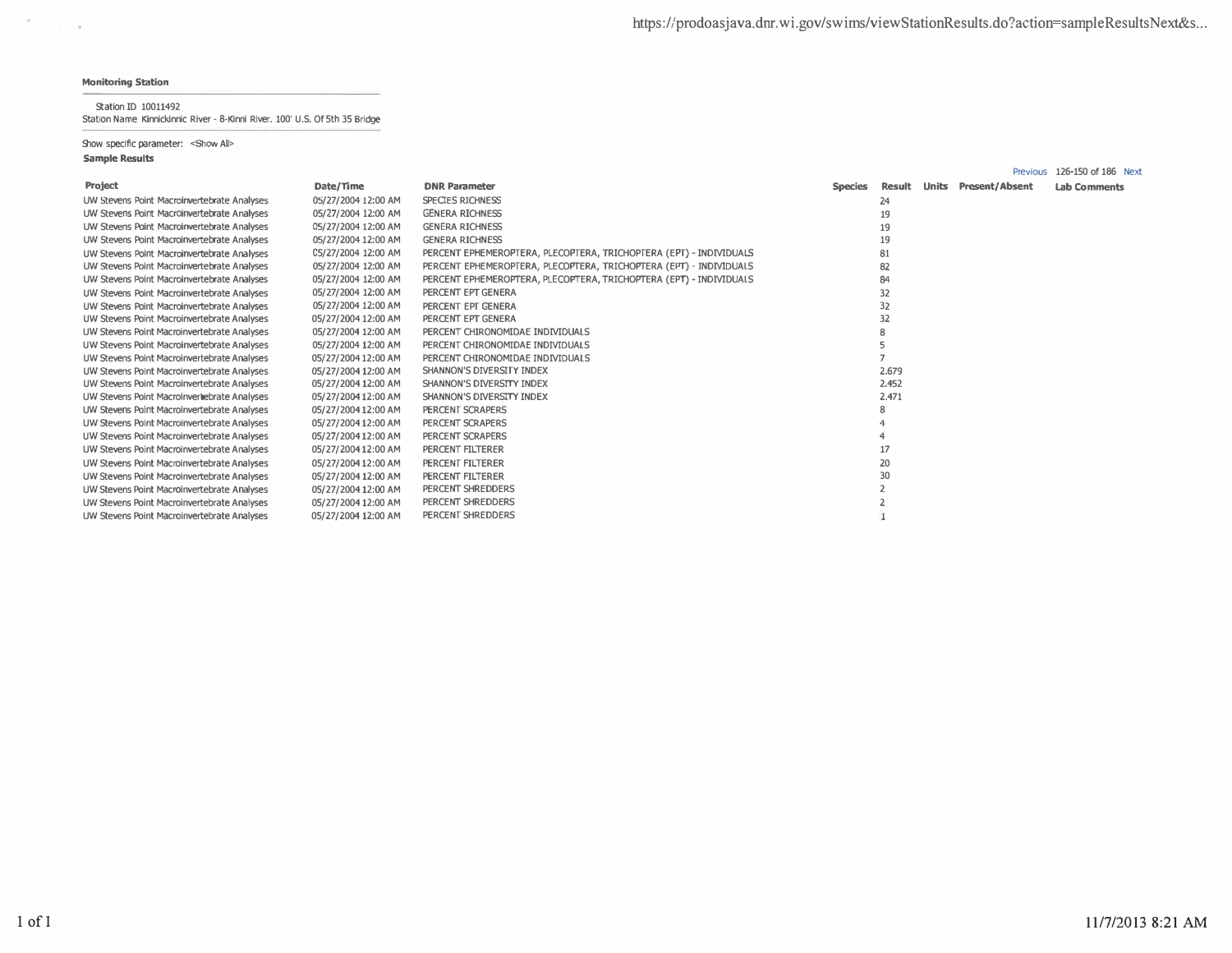$x$  and  $y$ 

### Station ID 10011492 Station Name Kinnickinnic River - 8-Kinni River. 100' U.S. Of 5th 35 Bridge

## Show specific parameter: <Show All>

|                                             |                     |                                 |                |                       |              |                       | Previous 151-175 of 186 Next |
|---------------------------------------------|---------------------|---------------------------------|----------------|-----------------------|--------------|-----------------------|------------------------------|
| Project                                     | Date/Time           | <b>DNR Parameter</b>            | <b>Species</b> | <b>Result</b>         | <b>Units</b> | <b>Present/Absent</b> | <b>Lab Comments</b>          |
| UW Stevens Point Macroinvertebrate Analyses | 05/27/2004 12:00 AM | PERCENT GATHERERS               |                | 73                    |              |                       |                              |
| UW Stevens Point Macroinvertebrate Analyses | 05/27/2004 12:00 AM | PERCENT GATHERERS               |                | 75                    |              |                       |                              |
| UW Stevens Point Macroinvertebrate Analyses | 05/27/2004 12:00 AM | PERCENT GATHERERS               |                | 64                    |              |                       |                              |
| UW Stevens Point Macroinvertebrate Analyses | 05/27/2004 12:00 AM | Macroinvertebrate Family Rank 1 |                | <b>EPHEMERELLIDAE</b> |              |                       |                              |
| UW Stevens Point Macroinvertebrate Analyses | 05/27/2004 12:00 AM | Macroinvertebrate Family Rank 1 |                | <b>EPHEMERELLIDAE</b> |              |                       |                              |
| UW Stevens Point Macroinvertebrate Analyses | 05/27/2004 12:00 AM | Macroinvertebrate Family Rank 1 |                | <b>EPHEMERELLIDAE</b> |              |                       |                              |
| UW Stevens Point Macroinvertebrate Analyses | 05/27/2004 12:00 AM | Macroinvertebrate Family Rank 2 |                | <b>HYDROPSYCHIDAE</b> |              |                       |                              |
| UW Stevens Point Macroinvertebrate Analyses | 05/27/2004 12:00 AM | Macroinverhebrate Family Rank 2 |                | BAETIDAE              |              |                       |                              |
| UW Stevens Point Macroinvertebrate Analyses | 05/27/2004 12:00 AM | Macroinvertebrate Family Rank 2 |                | <b>HYDROPSYCHIDAE</b> |              |                       |                              |
| UW Stevens Point Macroinvertebrate Analyses | 05/27/2004 12:00 AM | Macroinvertebrate Family Rank 3 |                | <b>HYDROPSYCHIDAE</b> |              |                       |                              |
| UW Stevens Point Macroinvertebrate Analyses | 05/27/2004 12:00 AM | Macroinvertebrate Family Rank 3 |                | BAETIDAE              |              |                       |                              |
| UW Stevens Point Macroinvertebrate Analyses | 05/27/2004 12:00 AM | Macroinvertebrate Family Rank 3 |                | BAETIDAE              |              |                       |                              |
| UW Stevens Point Macroinvertebrate Analyses | 05/27/2004 12:00 AM | Macroinvertebrate Family Rank 4 |                | CHIRONOMIDAE          |              |                       |                              |
| UW Stevens Point Macroinvertebrate Analyses | 05/27/2004 12:00 AM | Macroinvertebrate Family Rank 4 |                | <b>GAMMARIDAE</b>     |              |                       |                              |
| UW Stevens Point Macroinvertebrate Analyses | 05/27/2004 12:00 AM | Macroinvertebrate Family Rank 4 |                | CHIRONOMIDAE          |              |                       |                              |
| UW Stevens Point Macroinvertebrate Analyses | 05/27/2004 12:00 AM | Macroinvertebrate Family Rank 5 |                | <b>GAMMARIDAE</b>     |              |                       |                              |
| UW Stevens Point Macroinvertebrate Analyses | 05/27/2004 12:00 AM | Macroinvertebrate Family Rank 5 |                | CHIRONOMIDAE          |              |                       |                              |
| UW Stevens Point Macroinvertebrate Analyses | 05/27/2004 12:00 AM | Macroinvertebrate Family Rank 5 |                | <b>ELMIDAE</b>        |              |                       |                              |
| UW Stevens Point Macroinvertebrate Analyses | 05/27/2004 12:00 AM | Macroinvertebrate Genus Rank 1  |                | <b>EPHEMERELLA</b>    |              |                       |                              |
| UW Stevens Point Macroinvertebrate Analyses | 05/27/2004 12:00 AM | Macroinvertebrate Genus Rank 1  |                | <b>EPHEMERELLA</b>    |              |                       |                              |
| UW Stevens Point Macroinvertebrate Analyses | 05/27/2004 12:00 AM | Macroinvertebrate Genus Rank 1  |                | <b>EPHEMERELLA</b>    |              |                       |                              |
| UW Stevens Point Macroinvertebrate Analyses | 05/27/2004 12:00 AM | Macroinvertebrate Genus Rank 2  |                | BAETIS                |              |                       |                              |
| UW Stevens Point Macroinvertebrate Analyses | 05/27/2004 12:00 AM | Macroinvertebrate Genus Rank 2  |                | BAETIS                |              |                       |                              |
| UW Stevens Point Macroinvertebrate Analyses | 05/27/2004 12:00 AM | Macroinvertebrate Genus Rank 2  |                | <b>CERATOPSYCHE</b>   |              |                       |                              |
| UW Stevens Point Macroinvertebrate Analyses | 05/27/2004 12:00 AM | Macroinvertebrate Genus Rank 3  |                | <b>CERATOPSYCHE</b>   |              |                       |                              |
|                                             |                     |                                 |                |                       |              |                       |                              |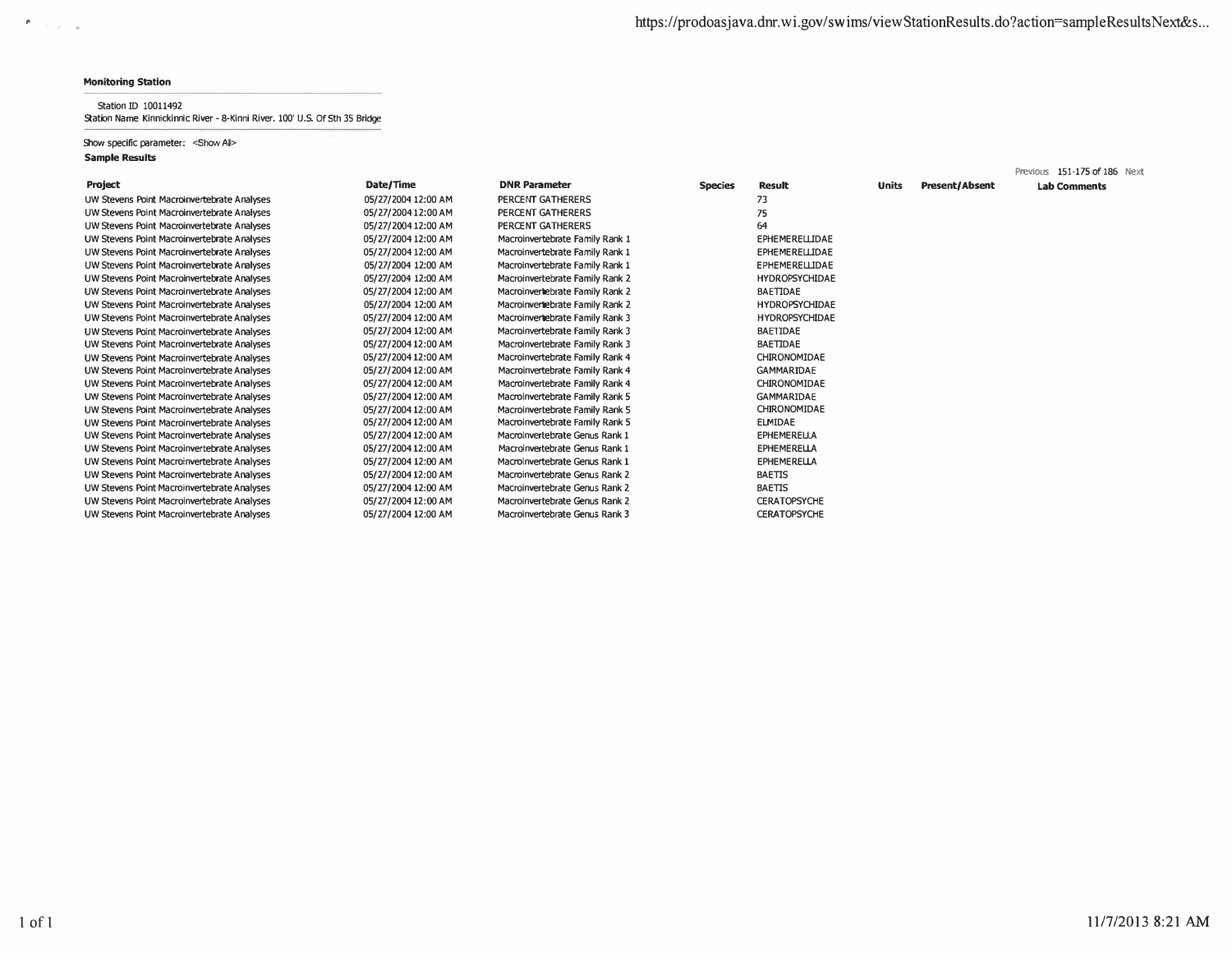$\bullet$ 

 $\langle \mathcal{L} \rangle$ 

#### Station ID 10011492 Station Name Kinnickinnic River - 8-Kinni River. 100' U.S. Of 5th 35 Bridge

### Show specific parameter: <Show All> **Sample Results**

|                                             |                    |                                |                |                       |              |                       | Previous 176-186 of 186 Next |
|---------------------------------------------|--------------------|--------------------------------|----------------|-----------------------|--------------|-----------------------|------------------------------|
| <b>Project</b>                              | Date/Time          | <b>DNR Parameter</b>           | <b>Species</b> | <b>Result</b>         | <b>Units</b> | <b>Present/Absent</b> | <b>Lab Comments</b>          |
| UW Stevens Point Macroinvertebrate Analyses | 05/27/200412:00 AM | Macroinvertebrate Genus Rank 3 |                | <b>BAETIS</b>         |              |                       |                              |
| UW Stevens Point Macroinvertebrate Analyses | 05/27/200412:00 AM | Macroinvertebrate Genus Rank 3 |                | <b>CERATOPSYCHE</b>   |              |                       |                              |
| UW Stevens Point Macroinvertebrate Analyses | 05/27/200412:00 AM | Macroinvertebrate Genus Rank 4 |                | <b>CHEUMATOPSYCHE</b> |              |                       |                              |
| UW Stevens Point Macroinvertebrate Analyses | 05/27/200412:00 AM | Macroinvertebrate Genus Rank 4 |                | <b>GAMMARUS</b>       |              |                       |                              |
| UW Stevens Point Macroinvertebrate Analyses | 05/27/200412:00 AM | Macroinvertebrate Genus Rank 4 |                | <b>CHEUMATOPSYCHE</b> |              |                       |                              |
| UW Stevens Point Macroinvertebrate Analyses | 05/27/200412:00 AM | Macroinvertebrate Genus Rank 5 |                | <b>GAMMARUS</b>       |              |                       |                              |
| UW Stevens Point Macroinvertebrate Analyses | 05/27/200412:00 AM | Macroinvertebrate Genus Rank 5 |                | <b>CHEUMATOPSYCHE</b> |              |                       |                              |
| UW Stevens Point Macroinvertebrate Analyses | 05/27/200412:00 AM | Macroinvertebrate Genus Rank 5 |                | <b>OPTIOSERVUS</b>    |              |                       |                              |
| UW Stevens Point Macroinvertebrate Analyses | 05/27/200412:00 AM | Mean Pollution Tolerance Value |                | 4.192                 |              |                       |                              |
| UW Stevens Point Macroinvertebrate Analyses | 05/27/200412:00 AM | Mean Pollution Tolerance Value |                | 4.192                 |              |                       |                              |
| UW Stevens Point Macroinvertebrate Analyses | 05/27/200412:00 AM | Mean Pollution Tolerance Value |                | 4.192                 |              |                       |                              |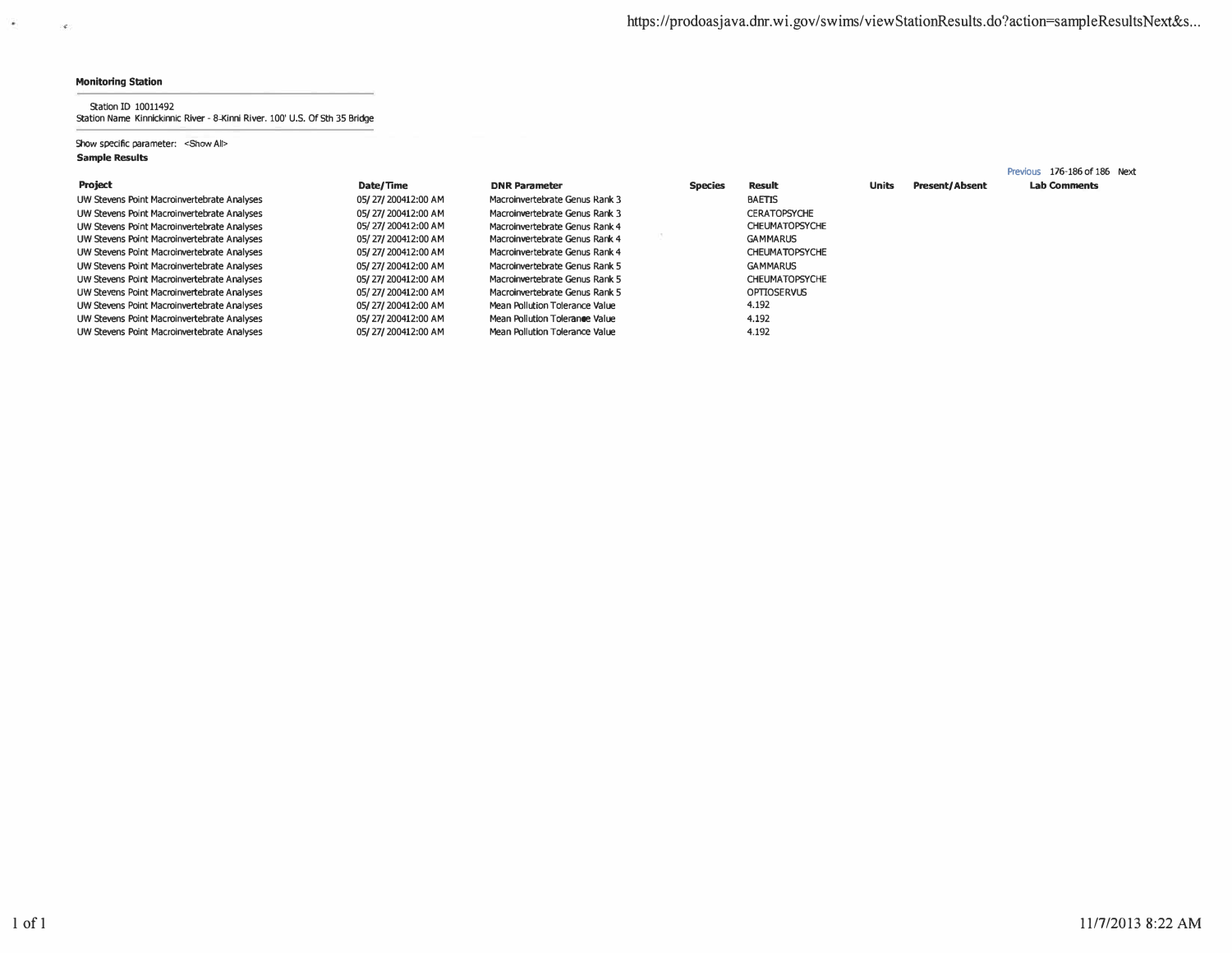$\sim$ 

Station ID 10011488

Station Name Kinnickinnic River - 6-Kinni River. At Mouth Of Rocky Branch

Show specific parameter: < Show All>

|                                             |                     |                                                                                                             |         |                                                  | Previous 1-25 of 108 Next |
|---------------------------------------------|---------------------|-------------------------------------------------------------------------------------------------------------|---------|--------------------------------------------------|---------------------------|
| Project                                     | Date/Time           | <b>DNR Parameter</b>                                                                                        |         | Species Result Units Present/Absent Lab Comments |                           |
| UW Stevens Point Macroinvertebrate Analyses | 05/21/1997 12:00 AM | EPHEMEROPTERA BAETIDAE BAETIS TRICAUDATUS                                                                   | 30      |                                                  |                           |
| UW Stevens Point Macroinvertebrate Analyses |                     | 05/21/1997 12:00 AM EPHEMEROPTERA BAETIDAE ACENTRELLA TURBIDA                                               |         |                                                  |                           |
| UW Stevens Point Macroinvertebrate Analyses |                     | 05/21/1997 12:00 AM EPHEMEROPTERA EPHEMERELLIDAE EPHEMERELLA EXCRUCIANS                                     | 34      |                                                  |                           |
| UW Stevens Point Macroinvertebrate Analyses | 05/21/1997 12:00 AM | EPHEMEROPTERA EPHEMERELLIDAE EPHEMERELLA NEEDHAMI                                                           | 16      |                                                  |                           |
| UW Stevens Point Macroinvertebrate Analyses | 05/21/1997 12:00 AM | EPHEMEROPTERA EPHEMERELLIDAE EPHEMERELLA CATAWBA                                                            |         |                                                  |                           |
| UW Stevens Point Macroinvertebrate Analyses | 05/21/1997 12:00 AM | TRICHOPTERA GLOSSOSOMATIDAE                                                                                 |         |                                                  |                           |
| UW Stevens Point Macroinvertebrate Analyses | 05/21/1997 12:00 AM | TRICHOPTERA GLOSSOSOMATIDAE PROTOPTILA                                                                      |         |                                                  |                           |
| UW Stevens Point Macroinvertebrate Analyses |                     | 05/21/1997 12:00 AM TRICHOPTERA HYDROPSYCHIDAE CERATOPSYCHE ALHEDRA                                         |         |                                                  |                           |
| UW Stevens Point Macroinvertebrate Analyses | 05/21/1997 12:00 AM | TRICHOPTERA HYDROPSYCHIDAE CERATOPSYCHE SLOSSONAE                                                           |         |                                                  |                           |
| UW Stevens Point Macroinvertebrate Analyses |                     | 05/21/1997 12:00 AM COLEOPTERA ELMIDAE OPTIOSERVUS                                                          |         |                                                  |                           |
| UW Stevens Point Macroinvertebrate Analyses | 05/21/1997 12:00 AM | DIPTERA EMPIDIDAE HEMERODROMIA                                                                              |         |                                                  |                           |
| UW Stevens Point Macroinvertebrate Analyses | 05/21/1997 12:00 AM | DIPTERA CHIRONOMIDAE                                                                                        |         |                                                  |                           |
| UW Stevens Point Macroinvertebrate Analyses | 05/21/1997 12:00 AM | DIPTERA CHIRONOMIDAE                                                                                        |         |                                                  |                           |
| UW Stevens Point Macroinverhebrate Analyses | 05/21/1997 12:00 AM | DIPTERA DIAMESINAE 2 DIAMESA                                                                                |         |                                                  |                           |
| UW Stevens Point Macroinvertebrate Analyses |                     | 05/21/1997 12:00 AM DIPTERA DIAMESINAE 2 PAGASITA SPECIES A (OLIVER, ROUSSEL 1982A)                         |         |                                                  |                           |
| UW Stevens Point Macroinvertebrate Analyses |                     | 05/21/1997 12:00 AM DIPTERA ORTHOCLADIINAE 1                                                                |         |                                                  |                           |
| UW Stevens Point Macroinvertebrate Analyses |                     | 05/21/1997 12:00 AM DIPTERA ORTHOCLADIINAE 1 CRICOTOPUS (CRICOTOPUS) TREMULUS GROUP (CRANSTON ET AL. 1983)  |         |                                                  |                           |
| UW Stevens Point Macroinvertebrate Analyses |                     | 05/21/1997 12:00 AM DIPTERA ORTHOCLADIINAE 1 CRICOTOPUS (CRICOTOPUS) TRIFASCIA GROUP (CRANSTON ET AL. 1983) |         |                                                  |                           |
| UW Stevens Point Macroinvertebrate Analyses |                     | 05/21/1997 12:00 AM DIPTERA ORTHOCLADIINAE 1 EUKIEFFERIELLA                                                 |         |                                                  |                           |
| UW Stevens Point Macroinvertebrate Analyses |                     | 05/21/1997 12:00 AM DIPTERA ORTHOCLADIINAE 1 EUKIEFFERIELLA DEVONICA GROUP (CRANSTON ET AL. 1983)           |         |                                                  |                           |
| UW Stevens Point Macroinvertebrate Analyses | 05/21/1997 12:00 AM | DIPTERA ORTHOCLADIINAE 1 ORTHOCLADIUS (ORTHOCLADIUS)                                                        |         |                                                  |                           |
| UW Stevens Point Macroinvertebrate Analyses |                     | 05/21/1997 12:00 AM AMPHIPODA GAMMARIDAE GAMMARUS PSEUDOLIMNAEUS                                            |         |                                                  |                           |
| UW Stevens Point Macroinvertebrate Analyses |                     | 05/21/1997 12:00 AM DIPTERA CHIRONOMINAE 4 POLYPEDILUM (POLYPEDILUM) FALLAX GROUP (EPLER 2001)              |         |                                                  |                           |
| UW Stevens Point Macroinvertebrate Analyses |                     | 05/21/1997 12:00 AM EPHEMEROPTERA BAETIDAE BAETIS FLAVISTRIGA "COMPLEX"                                     | 10      |                                                  |                           |
| UW Stevens Point Macroinvertebrate Analyses | 05/21/1997 12:00 AM | INDEX OF BIOTIC INTEGRITY (IBI)                                                                             | 7.54945 |                                                  |                           |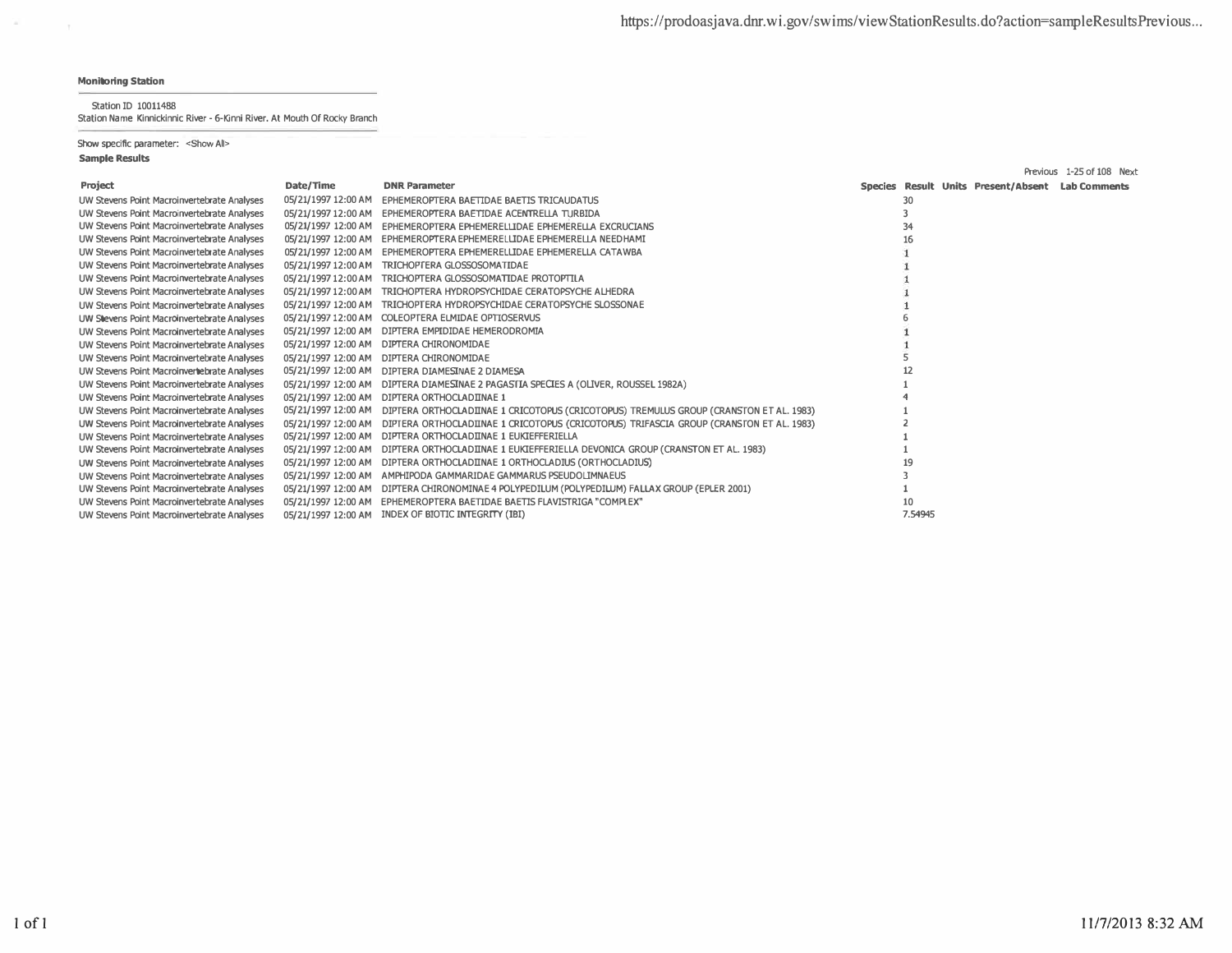Previous 26-50 of 108 Next

## **Monitoring Station**

 $\mathcal{L}$ 

Station ID 10011488

Station Name Kinnickinnic River - 6-Kinni River. At Mouth Of Rocky Branch

Show specific parameter: < Show All> **Sample Results** 

| Project                                     | Date/Time           | <b>DNR Parameter</b>                                               | Species | Result                | <b>Units Present/Absent</b> | <b>Lab Comments</b> |
|---------------------------------------------|---------------------|--------------------------------------------------------------------|---------|-----------------------|-----------------------------|---------------------|
| UW Stevens Point Macroinvertebrate Analyses | 05/21/1997 12:00 AM | HILSENHOFF'S BIOTIC INDEX (HBI)                                    |         | 3.007                 |                             |                     |
| UW Stevens Point Macroinvertebrate Analyses | 05/21/1997 12:00 AM | FAMILY-LEVEL BIOTIC INDEX (FBI)                                    |         | 3.507                 |                             |                     |
| UW Stevens Point Macroinvertebrate Analyses | 05/21/1997 12:00 AM | HBI Max 10                                                         |         | 3.524                 |                             |                     |
| UW Stevens Point Macroinvertebrate Analyses | 05/21/1997 12:00 AM | <b>SPECIES RICHNESS</b>                                            |         | 19                    |                             |                     |
| UW Stevens Point Macroinvertebrate Analyses | 05/21/1997 12:00 AM | <b>GENERA RICHNESS</b>                                             |         | 14                    |                             |                     |
| UW Stevens Point Macroinvertebrate Analyses | 05/21/1997 12:00 AM | PERCENT EPHEMEROPTERA, PLECOPTERA, TRICHOPTERA (EPT) - INDIVIDUALS |         | 63                    |                             |                     |
| UW Stevens Point Macroinvertebrate Analyses | 05/21/1997 12:00 AM | PERCENT EPT GENERA                                                 |         | 36                    |                             |                     |
| UW Stevens Point Macroinvertebrate Analyses | 05/21/1997 12:00 AM | PERCENT CHIRONOMIDAE INDIVIDUALS                                   |         | 31                    |                             |                     |
| UW Stevens Point Macroinvertebrate Analyses | 05/21/1997 12:00 AM | SHANNON'S DIVERSITY INDEX                                          |         | 2.603                 |                             |                     |
| UW Stevens Point Macroinvertebrate Analyses | 05/21/1997 12:00 AM | PERCENT SCRAPERS                                                   |         | 13                    |                             |                     |
| UW Stevens Point Macroinvertebrate Analyses | 05/21/1997 12:00 AM | PERCENT FILTERER                                                   |         |                       |                             |                     |
| UW Stevens Point Macroinvertebrate Analyses | 05/21/1997 12:00 AM | PERCENT SHREDDERS                                                  |         |                       |                             |                     |
| UW Stevens Point Macroinvertebrate Analyses | 05/21/1997 12:00 AM | PERCENT GATHERERS                                                  |         | 82                    |                             |                     |
| UW Stevens Point Macroinvertebrate Analyses | 05/21/1997 12:00 AM | Macroinvertebrate Family Rank 1                                    |         | <b>EPHEMERELLIDAE</b> |                             |                     |
| UW Stevens Point Macroinvertebrate Analyses | 05/21/1997 12:00 AM | Macroinvertebrate Family Rank 2                                    |         | CHIRONOMIDAE          |                             |                     |
| UW Stevens Point Macroinvertebrate Analyses | 05/21/1997 12:00 AM | Macroinvertebrate Family Rank 3                                    |         | <b>BAETIDAE</b>       |                             |                     |
| UW Stevens Point Macroinvertebrate Analyses | 05/21/1997 12:00 AM | Macroinvertebrate Family Rank 4                                    |         | ELMIDAE               |                             |                     |
| UW Stevens Point Macroinvertebrate Analyses | 05/21/1997 12:00 AM | Macroinvertebrate Family Rank 5                                    |         | <b>GAMMARIDAE</b>     |                             |                     |
| UW Stevens Point Macroinvertebrate Analyses | 05/21/1997 12:00 AM | Macroinvertebrate Genus Rank 1                                     |         | <b>EPHEMERELLA</b>    |                             |                     |
| UW Stevens Point Macroinvertebrate Analyses | 05/21/1997 12:00 AM | Macroinvertebrate Genus Rank 2                                     |         | <b>BAETIS</b>         |                             |                     |
| UW Stevens Point Macroinvertebrate Analyses | 05/21/1997 12:00 AM | Macroinvertebrate Genus Rank 3                                     |         | O. (ORTHOCLADIUS)     |                             |                     |
| UW Stevens Point Macroinvertebrate Analyses | 05/21/1997 12:00 AM | Macroinvertebrate Genus Rank 4                                     |         | <b>DIAMESA</b>        |                             |                     |
| UW Stevens Point Macroinvertebrate Analyses | 05/21/1997 12:00 AM | Macroinvertebrate Genus Rank 5                                     |         | <b>OPTIOSERVUS</b>    |                             |                     |
| UW Stevens Point Macroinvertebrate Analyses | 05/21/1997 12:00 AM | Mean Pollution Tolerance Value                                     |         | 3.85                  |                             |                     |
| UW Stevens Point Macroinvertebrate Analyses | 10/10/1995 12:00 AM | EPHEMEROPTERA BAETIDAE                                             |         |                       |                             |                     |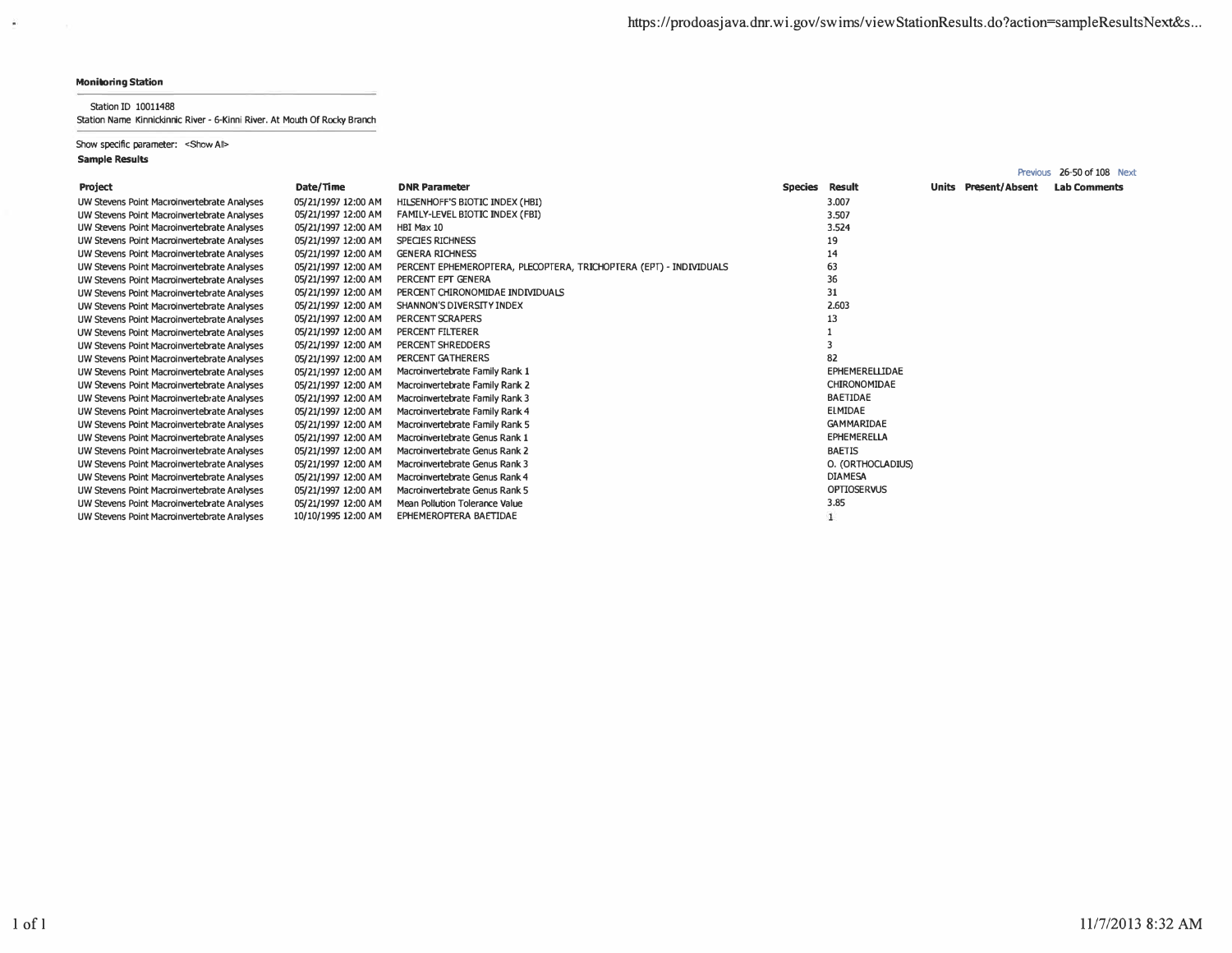$\mathcal{C}_{\mathcal{C}_{\mathcal{C}}}$ 

 $\sim 10^{-1}$ 

Station ID 10011488 Station Name Kinnickinnic River - 6-Kinni River. At Mouth Of Rocky Branch

## Show specific parameter: < Show All>

|                                             |                                      |                                                                                                             |    |                                                  | Previous 51-75 of 108 Next |
|---------------------------------------------|--------------------------------------|-------------------------------------------------------------------------------------------------------------|----|--------------------------------------------------|----------------------------|
| <b>Project</b>                              | Date/Time                            | <b>DNR Parameter</b>                                                                                        |    | Species Result Units Present/Absent Lab Comments |                            |
| UW Stevens Point Macroinvertebrate Analyses |                                      | 10/10/1995 12:00 AM EPHEMEROPTERA BAETIDAE BAETIS BRUNNEICOLOR                                              |    |                                                  |                            |
| UW Stevens Point Macroinvertebrate Analyses |                                      | 10/10/1995 12:00 AM EPHEMEROPTERA BAETIDAE PLAUDITUS PUNCTIVENTRIS                                          |    |                                                  |                            |
| UW Stevens Point Macroinvertebrate Analyses |                                      | 10/10/1995 12:00 AM EPHEMEROPTERA BAETIDAE ACENTRELLA TURBIDA                                               |    |                                                  |                            |
| UW Stevens Point Macroinvertebrate Analyses | 10/10/1995 12:00 AM                  | EPHEMEROPTERA EPHEMERELLIDAE EPHEMERELLA EXCRUCIANS                                                         |    |                                                  |                            |
| UW Stevens Point Macroinvertebrate Analyses |                                      | 10/10/1995 12:00 AM EPHEMEROPTERA HEPTAGENIIDAE MACCAFFERTIUM MEDIOPUNCTATUM                                |    |                                                  |                            |
| UW Stevens Point Macroinvertebrate Analyses |                                      | 10/10/1995 12:00 AM EPHEMEROPTERA LEPTOHYPHIDAE TRICORYTHODES                                               |    |                                                  |                            |
| UW Stevens Point Macroinvertebrate Analyses | 10/10/1995 12:00 AM                  | TRICHOPTERA BRACHYCENTRIDAE BRACHYCENTRUS OCCIDENTALIS                                                      |    |                                                  |                            |
| UW Stevens Point Macroinvertebrate Analyses |                                      | 10/10/1995 12:00 AM TRICHOPTERA GLOSSOSOMATIDAE PROTOPTILA                                                  |    |                                                  |                            |
| UW Stevens Point Macroinvertebrate Analyses |                                      | 10/10/1995 12:00 AM TRICHOPTERA HYDROPSYCHIDAE                                                              |    |                                                  |                            |
| UW Stevens Point Macroinvertebrate Analyses | 10/10/1995 12:00 AM                  | TRICHOPTERA HYDROPSYCHIDAE CERATOPSYCHE                                                                     |    |                                                  |                            |
| UW Stevens Point Macroinvertebrate Analyses |                                      | 10/10/1995 12:00 AM TRICHOPTERA HYDROPSYCHIDAE CERATOPSYCHE ALHEDRA                                         |    |                                                  |                            |
| UW Stevens Point Macroinvertebrate Analyses |                                      | 10/10/1995 12:00 AM TRICHOPTERA HYDROPSYCHIDAE CERATOPSYCHE MOROSA BIFIDA FORM (SCHMUDE, HILSENHOFF 1986)   |    |                                                  |                            |
| UW Stevens Point Macroinvertebrate Analyses |                                      | 10/10/1995 12:00 AM TRICHOPTERA HYDROPSYCHIDAE CERATOPSYCHE SLOSSONAE                                       |    |                                                  |                            |
| UW Stevens Point Macroinvertebrate Analyses |                                      | 10/10/1995 12:00 AM COLEOPTERA ELMIDAE OPTIOSERVUS                                                          |    |                                                  |                            |
| UW Stevens Point Macroinvertebrate Analyses |                                      | 10/10/1995 12:00 AM COLEOPTERA ELMIDAE OPTIOSERVUS FASTIDITUS                                               |    |                                                  |                            |
| UW Stevens Point Macroinvertebrate Analyses | 10/10/1995 12:00 AM DIPTERA MUSCIDAE |                                                                                                             |    |                                                  |                            |
| UW Stevens Point Macroinvertebrate Analyses |                                      | 10/10/1995 12:00 AM DIPTERA TIPULIDAE DICRANOTA                                                             |    |                                                  |                            |
| UW Stevens Point Macroinvertebrate Analyses |                                      | 10/10/1995 12:00 AM DIFTERA CHIRONOMIDAE                                                                    |    |                                                  |                            |
| UW Stevens Point Macroinvertebrate Analyses |                                      | 10/10/1995 12:00 AM DIFTERA CHIRONOMIDAE                                                                    |    |                                                  |                            |
| UW Stevens Point Macroinvertebrate Analyses |                                      | 10/10/1995 12:00 AM DIPTERA TANYPODINAE 0                                                                   |    |                                                  |                            |
| UW Stevens Point Macroinvertebrate Analyses |                                      | 10/10/1995 12:00 AM DIPTERA DIAMESINAE 2 DIAMESA                                                            |    |                                                  |                            |
| UW Stevens Point Macroinvertebrate Analyses |                                      | 10/10/1995 12:00 AM DIFTERA ORTHOCLADIINAE 1                                                                |    |                                                  |                            |
| UW Stevens Point Macroinvertebrate Analyses |                                      | 10/10/1995 12:00 AM DIPTERA ORTHOCLADIINAE 1 CHAETOCLADIUS                                                  |    |                                                  |                            |
| UW Stevens Point Macroinvertebrate Analyses |                                      | 10/10/1995 12:00 AM DIPTERA ORTHOCLADIINAE 1 CRICOTOPUS (CRICOTOPUS) BICINCTUS GROUP (CRANSTON ET AL. 1983) |    |                                                  |                            |
| UW Stevens Point Macroinvertebrate Analyses |                                      | 10/10/1995 12:00 AM DIPTERA ORTHOCLADIINAE 1 CRICOTOPUS (CRICOTOPUS) TRIFASCIA GROUP (CRANSTON ET AL. 1983) | 15 |                                                  |                            |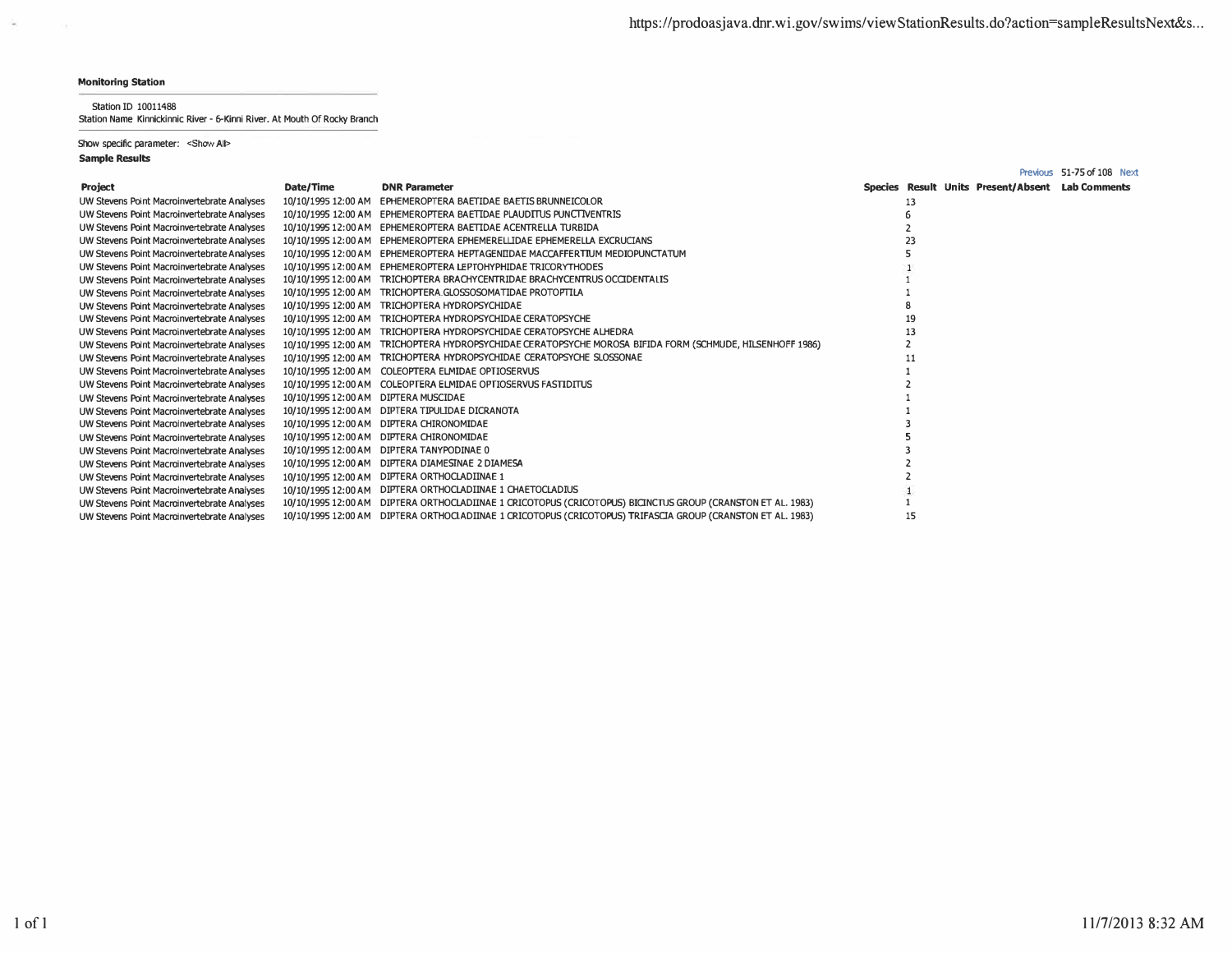$\overline{\mathcal{P}}$  , and  $\overline{\mathcal{P}}$ 

Station ID 10011488

Station Name Kinnickinnic River - 6-Kinni River. At Mouth Of Rocky Branch

Show specific parameter: < Show All>

|                                             |                                      |                                                                                                   |                |                       |                                   | Previous 76-100 of 108 Next |
|---------------------------------------------|--------------------------------------|---------------------------------------------------------------------------------------------------|----------------|-----------------------|-----------------------------------|-----------------------------|
| Project                                     | Date/Time                            | <b>DNR Parameter</b>                                                                              | Species Result |                       | Units Present/Absent Lab Comments |                             |
| UW Stevens Point Macroinvertebrate Analyses |                                      | 10/10/1995 12:00 AM DIPTERA ORTHOCLADIINAE 1 ORTHOCLADIUS (ORTHOCLADIUS)                          |                |                       |                                   |                             |
| UW Stevens Point Macroinvertebrate Analyses |                                      | 10/10/1995 12:00 AM DIPTERA ORTHOCLADIINAE 1 TVETENIA BAVARICA GROUP (BODE 1983)                  |                |                       |                                   |                             |
| UW Stevens Point Macroinvertebrate Analyses |                                      | 10/10/1995 12:00 AM DIPTERA CHIRONOMINAE 4 CLADOTANYTARSUS VANDERWULPI GROUP (PINDER, REISS 1983) |                |                       |                                   |                             |
| UW Stevens Point Macroinvertebrate Analyses | 10/10/1995 12:00 AM                  | DIPTERA CHIRONOMINAE 4 RHEOTANYTARSUS                                                             |                |                       |                                   |                             |
| UW Stevens Point Macroinvertebrate Analyses |                                      | 10/10/1995 12:00 AM DIPTERA CHIRONOMINAE 4 TANYTARSUS                                             |                |                       |                                   |                             |
| UW Stevens Point Macroinvertebrate Analyses |                                      | 10/10/1995 12:00 AM AMPHIPODA GAMMARIDAE GAMMARUS PSEUDOLIMNAEUS                                  |                |                       |                                   |                             |
| UW Stevens Point Macroinvertebrate Analyses | 10/10/1995 12:00 AM TRICLADIDA       |                                                                                                   |                |                       |                                   |                             |
| UW Stevens Point Macroinvertebrate Analyses |                                      | 10/10/1995 12:00 AM HAPLOTAXIDA TUBIFICIDAE                                                       |                |                       |                                   |                             |
| UW Stevens Point Macroinvertebrate Analyses |                                      | 10/10/1995 12:00 AM EPHEMEROPTERA BAETIDAE BAETIS FLAVISTRIGA "COMPLEX"                           |                |                       |                                   |                             |
| UW Stevens Point Macroinvertebrate Analyses |                                      | 10/10/1995 12:00 AM INDEX OF BIOTIC INTEGRITY (IBI)                                               |                | 6.41081               |                                   |                             |
| UW Stevens Point Macroinvertebrate Analyses |                                      | 10/10/1995 12:00 AM HILSENHOFF'S BIOTIC INDEX (HBI)                                               |                | 3.837                 |                                   |                             |
| UW Stevens Point Macroinvertebrate Analyses |                                      | 10/10/1995 12:00 AM FAMILY-LEVEL BIOTIC INDEX (FBI)                                               |                | 3.981                 |                                   |                             |
| UW Stevens Point Macroinvertebrate Analyses | 10/10/1995 12:00 AM HBI Max 10       |                                                                                                   |                | 4.058                 |                                   |                             |
| UW Stevens Point Macroinvertebrate Analyses | 10/10/1995 12:00 AM SPECIES RICHNESS |                                                                                                   |                | 28                    |                                   |                             |
| UW Stevens Point Macroinvertebrate Analyses | 10/10/1995 12:00 AM GENERA RICHNESS  |                                                                                                   |                | 24                    |                                   |                             |
| UW Stevens Point Macroinvertebrate Analyses |                                      | 10/10/1995 12:00 AM PERCENT EPHEMEROPTERA, PLECOPTERA, TRICHOPTERA (EPT) - INDIVIDUALS            |                | 62                    |                                   |                             |
| UW Stevens Point Macroinvertebrate Analyses |                                      | 10/10/1995 12:00 AM PERCENT EPT GENERA                                                            |                | 38                    |                                   |                             |
| UW Stevens Point Macroinvertebrate Analyses |                                      | 10/10/1995 12:00 AM PERCENT CHIRONOMIDAE INDIVIDUALS                                              |                | 23                    |                                   |                             |
| UW Stevens Point Macroinvertebrate Analyses |                                      | 10/10/1995 12:00 AM SHANNON'S DIVERSITY INDEX                                                     |                | 3.706                 |                                   |                             |
| UW Stevens Point Macroinvertebrate Analyses | 10/10/1995 12:00 AM PERCENT SCRAPERS |                                                                                                   |                | 6                     |                                   |                             |
| UW Stevens Point Macroinvertebrate Analyses | 10/10/1995 12:00 AM PERCENT FILTERER |                                                                                                   |                | 32                    |                                   |                             |
| UW Stevens Point Macroinvertebrate Analyses |                                      | 10/10/1995 12:00 AM PERCENT SHREDDERS                                                             |                | q                     |                                   |                             |
| UW Stevens Point Macroinvertebrate Analyses |                                      | 10/10/1995 12:00 AM PERCENT GATHERERS                                                             |                | 50                    |                                   |                             |
| UW Stevens Point Macroinvertebrate Analyses |                                      | 10/10/1995 12:00 AM Macroinvertebrate Family Rank 1                                               |                | <b>HYDROPSYCHIDAE</b> |                                   |                             |
| UW Stevens Point Macroinvertebrate Analyses |                                      | 10/10/1995 12:00 AM Macroinvertebrate Family Rank 2                                               |                | CHIRONOMIDAE          |                                   |                             |